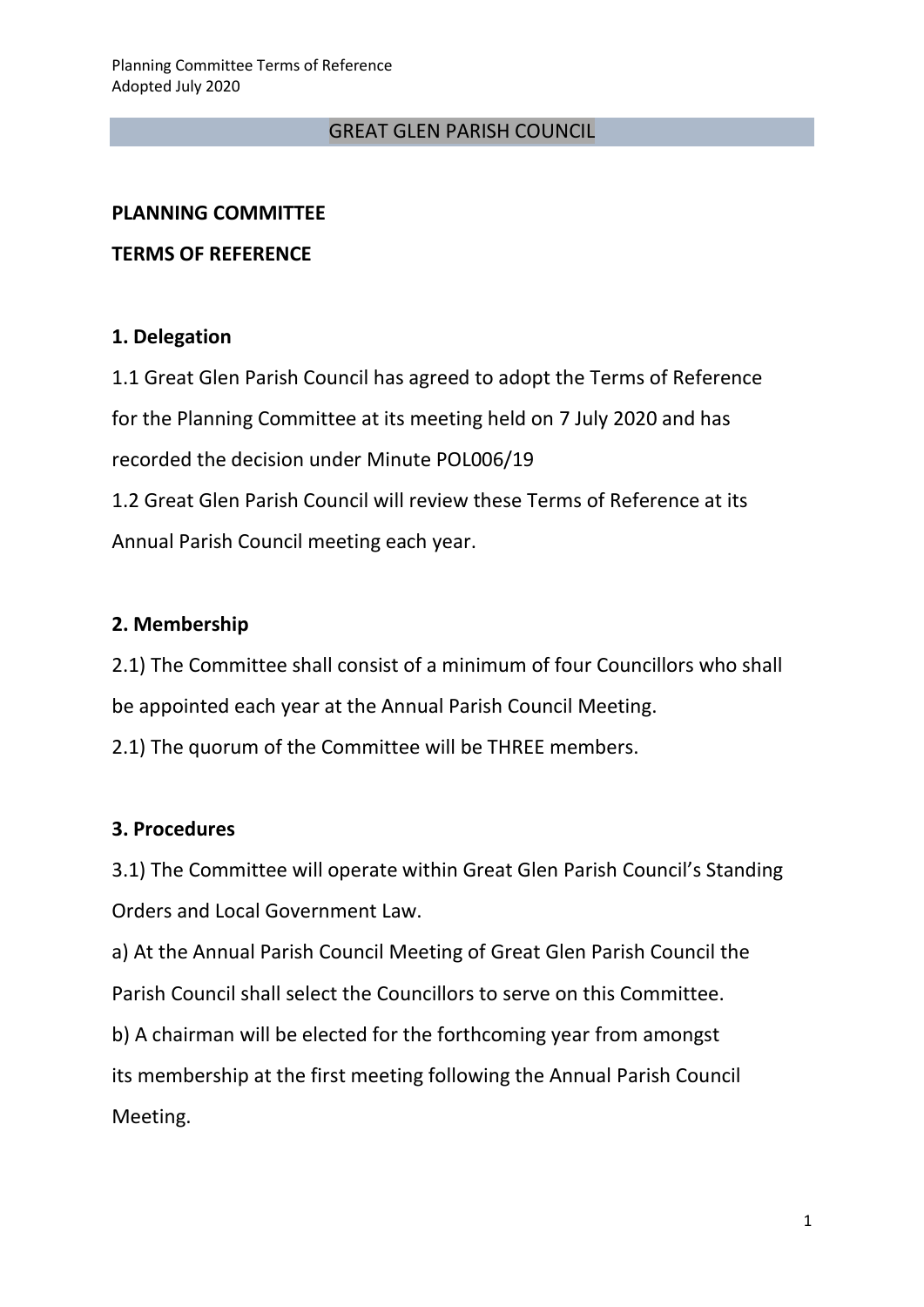3.3) The Committee will submit all its minutes of meetings for ratification to the next appropriate meeting of Great Glen Parish Council.

3.4) The Committee will submit a budget, if appropriate, via the Finance Committee to the Council for the forthcoming financial year at the appropriate meeting in November.

3.5) Standing orders further accord the Planning Committee Chairman, or the Council Chairman, and the Clerk to the Council, permission to make response to Harborough District Council on planning matters in the event that tight timescales preclude the calling of a Planning Committee and/or Full Council within a specific deadline, subject to the item being formally approved at the next Planning Committee or Full Council meeting.

3.6) The Planning Committee has responsibility for resolutions to Harborough District Council with a report to Full Council to include the following matters.

New Full Planning Applications (FUL)

Revised Full Planning Applications (REV/FUL)

Listed Building Consent (LBC)

Advertisement Consent (ADV)

Outline Planning Permission (OUT)

Certificate of Lawful Use (CLU)

County Matters Application (CMA)

Conservation Area Consent (CON)

Non-material Amendments (NMA)

Approval of Reserved Matters (REM)

3.7) The Parish Clerk will provide administrative support for the Committee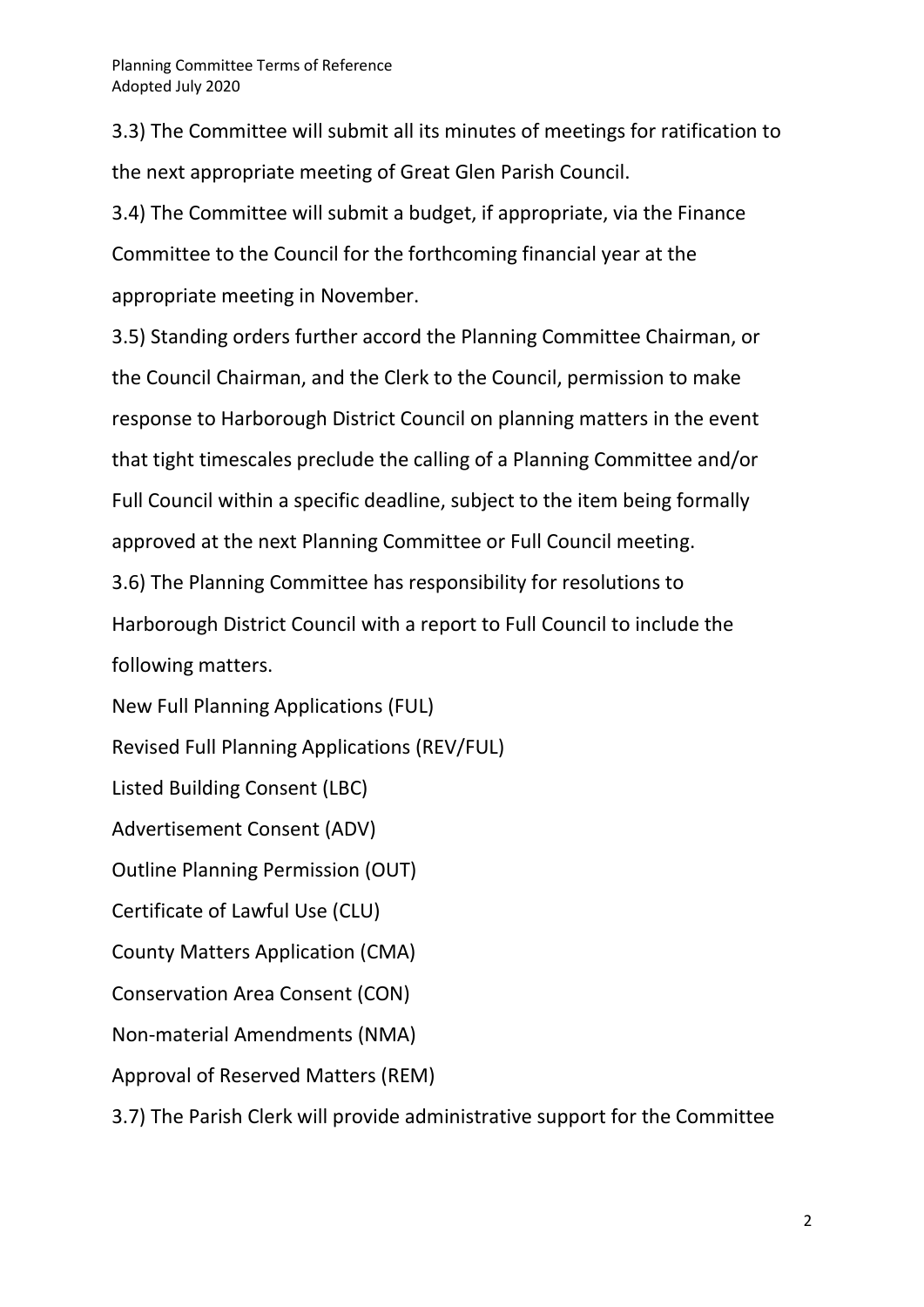## **4. Meeting Dates**

4.1 The schedule of meetings shall be agreed at the Annual Parish Council meeting.

4.2 The Committee shall meet once a month unless otherwise agreed.

# **5. Committee Functions**

The Committee shall:

5.1 Act as a Statutory Consultee on behalf of the Parish of Great Glen in all planning matters related to the Parish and the Neighbourhood Plan.

5.2 Exercise the powers and duties of Great Glen Parish Council in respect of the powers conferred to it from time to time under the Town and Country Planning Acts and the Orders and Regulations made under them.

5.3 Decide Great Glen Parish Council's responses to consultations on planning applications received from Harborough District Council and forward them in writing to that planning authority.

5.4 Make recommendations to Harborough District Council on statutory and non-statutory planning policy documents.

5.5 Select from its membership a person or persons to represent Great Glen Parish Council at site meetings, public enquiries and at any planning or highway related group or organisation to represent Great Glen Parish Council's previously agreed views.

5.6 To consider and take action on all other matters that are of a general nature relating to the Town and Country Planning Acts and related legislation.

5.7 To consider the effects of developments on the public transport system. 5.8 Careful scrutiny and monitoring shall be undertaken regarding the